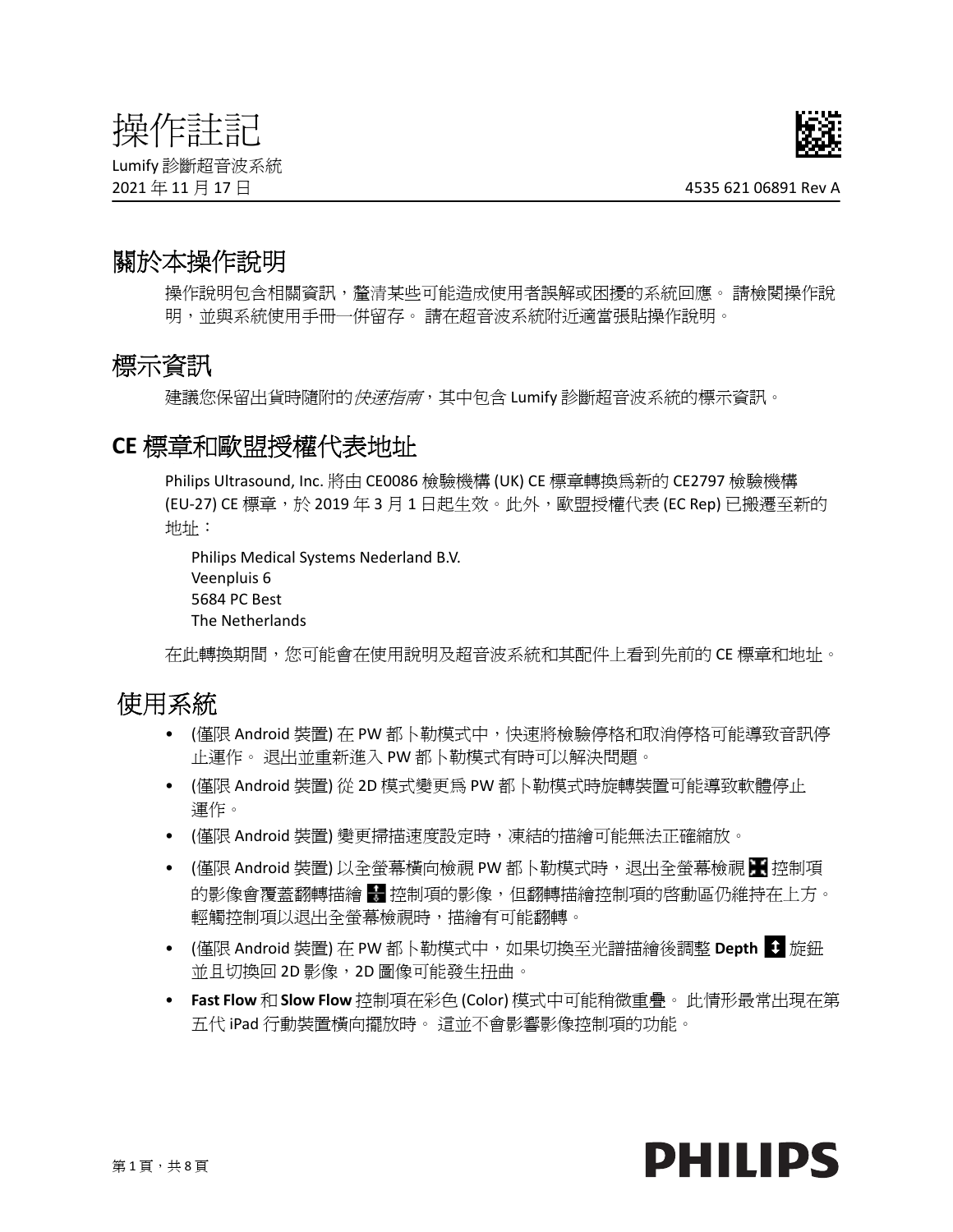- (僅限 iOS 裝置) 當您手動更正患者在 **Patient Info** 表單上的 **Date of Birth** 欄位時,若清除 和重新輸入年份的全部四位數,將會導致錯誤發生。 要獲得最佳結果,請重新輸入整 個日期。
- (僅限 iOS 裝置) 導覽列 (包括 **Back** 控制項) 從 **Contact Information** 表單上消失 (從 **Settings** 的 Customer Information 存取)。 若要離開頁面, 您必須輸入您的客戶資訊, 然後輕觸 **Continue**。
- (僅限 iOS 裝置) 若在掃描時多次快速輕觸 **Save**,可能導致 Lumify 軟體無預警關閉。
- (僅限 iOS 裝置) 如果您離開 Lumify 應用程式或允許行動裝置進入休眠模式,Lumify 電 源模組 (LPM) 可能進入休眠模式。 如果您嘗試在休眠模式下恢復使用 LPM 掃描,會收 到連線錯誤訊息。 若要喚醒 LPM,按下 LPM 背面的按鈕。

## 使用 **Reacts (**僅限 **Android** 裝置**)**

接聽其他 Lumify 裝置的 Reacts 來電,可能導致 Lumify 軟體無預警關閉。 為了減少這類問題 發生,在接收 Reacts 來雷之前,請將接收裝置的 Lumify 應用程式開啓攝影機和麥克風存取 權限。

## 檢閱

- 在 Windows PC 的 Windows Media Player 中播放匯出的連續畫面,可能導致播放時出現間 隙。 使用不同的媒體播放器以避免此問題。
- (僅限 Android 裝置) 旋轉裝置可能導致造影註記消失。
- (僅限 Android 裝置) 在動態-模式或 PW 都卜普勒模式中, 切換至全螢幕檢視可能導致 造影註記變更位置。
- (僅限 Android 裝置) 在動態-模式或 PW 都卜普勒模式中生成的造影註記,可能在 Review 中變更位置。
- (僅限 iOS 裝置) 當您捲動至儲存檢驗的長列清單底部時,清單中的最後檢驗可能會被 螢幕邊緣截除。
- (僅限 iOS 裝置) 當您匯出多項檢驗至本機目錄時,您必須確認每項檢驗的匯出目的 地;您不可以使用單一視窗控制所有檢驗的匯出。
- (僅限 iOS 裝置) 顯示在檢驗中的選定影像和連續畫面順序與顯示在 Android 裝置的順序 不同。
- (僅限 iOS 裝置) 匯出檢驗期間,**Export Queue** (匯出佇列) 顯示匯出狀態為 **Aborted** (已 中止)。 匯出狀態應顯示為 **In Progress** (進行中)。
- (僅限 iOS 裝置) 當您在 **Saved Exams** (儲存檢驗) 視窗中檢視檢驗清單並接著輕觸 **Select** (選擇) 時,清單會捲動離開您打算選擇的項目。

## 系統維護

(僅限 iOS 裝置) iPad mini 5 行動裝置連接至 Lumify 電源模組 (LPM) 時可能無法充電。 爲了確保 LPM 和 iPad mini 5 行動裝置皆充滿電,請分開充電。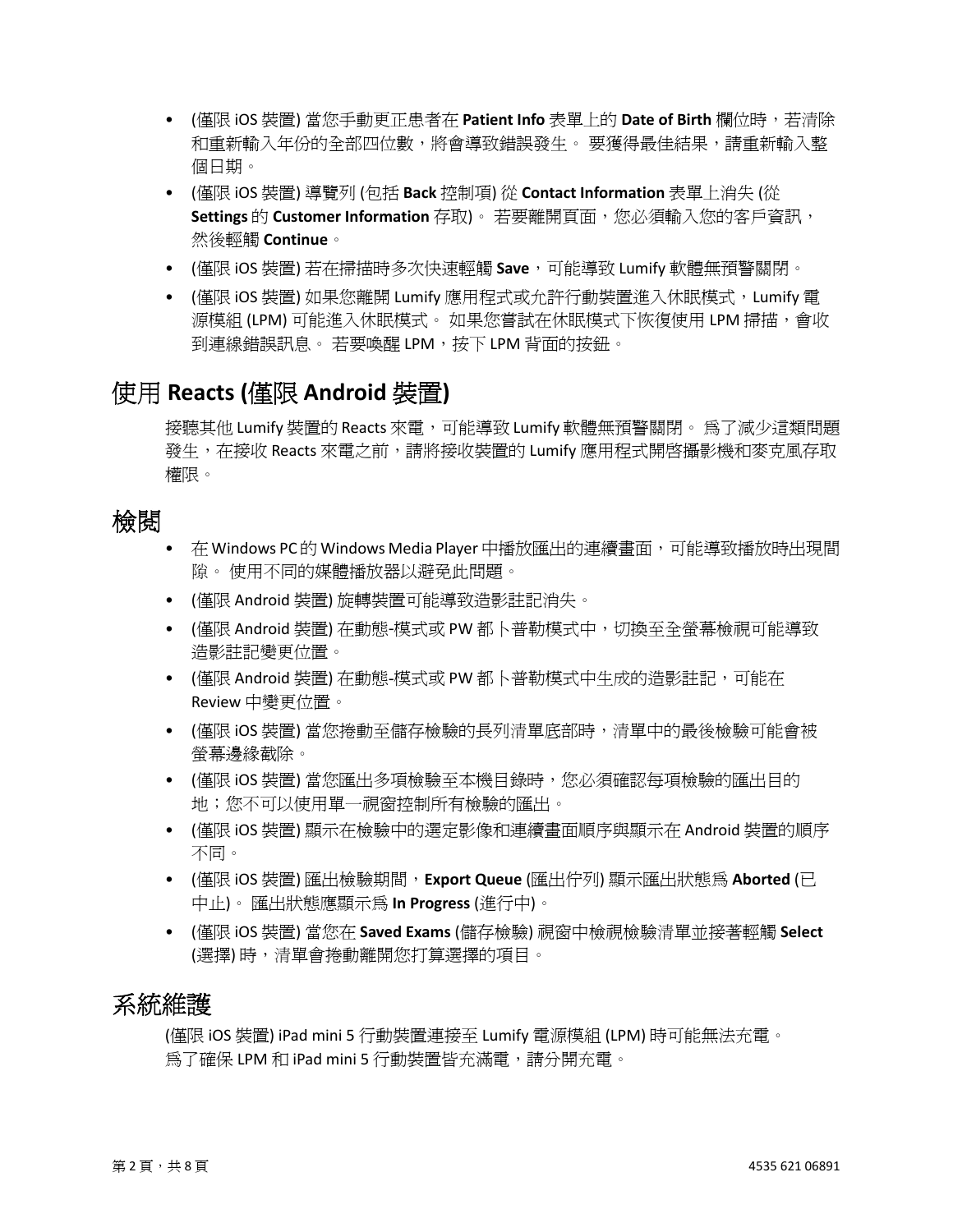## 使用者資料更改

請將以下資訊替代或加入《使用者資訊》USB 媒體中所提供的資訊。

## 安全

下列資訊用於增補《使用手冊》所載資訊。

#### 符號

| 符號<br>標準和參考資料<br>參考描述               | 其他資訊                                                    |
|-------------------------------------|---------------------------------------------------------|
| IEC 60529<br>外殼防護等級。<br><b>IP67</b> | 代表外殼内儀器受到防護,<br>可防止灰塵淮入,且具有浸<br>沒水中1m防浸泡長達30 分<br>鐘的功效。 |

## 使用系統

下列資訊用於增補《使用手冊》所載資訊。

#### 連接換能器



## 警告

請務必將換能器纜線直接連接至您的行動裝置。 飛利浦不建議使用轉接器。 關於已核准的 纜線選項,請聯絡飛利浦代表。

## 使用 **Reacts (**僅限 **Android** 裝置**)**

下列資訊取代《使用手冊》中的資訊。

#### **Reacts** 存取代碼

Reacts 存取代碼可兌換或共用,以提供對 Standard Plan of Reacts 的有限試用存取權限。關於 Reacts 的存取代碼,詳細資訊請檢閱銷售服務條款。登入 Reacts 時,如果您選取**Remember Me**, Lumify 會在 Lumify 應用程式升級或 Android 操作系統升級期間, 保留兌換的 Reacts 存 取代碼與其他 Lumify 使用者設定。

您可以選擇透過 Reacts 網站兌換或分享存取代碼:

https://reacts.com/philips/redeem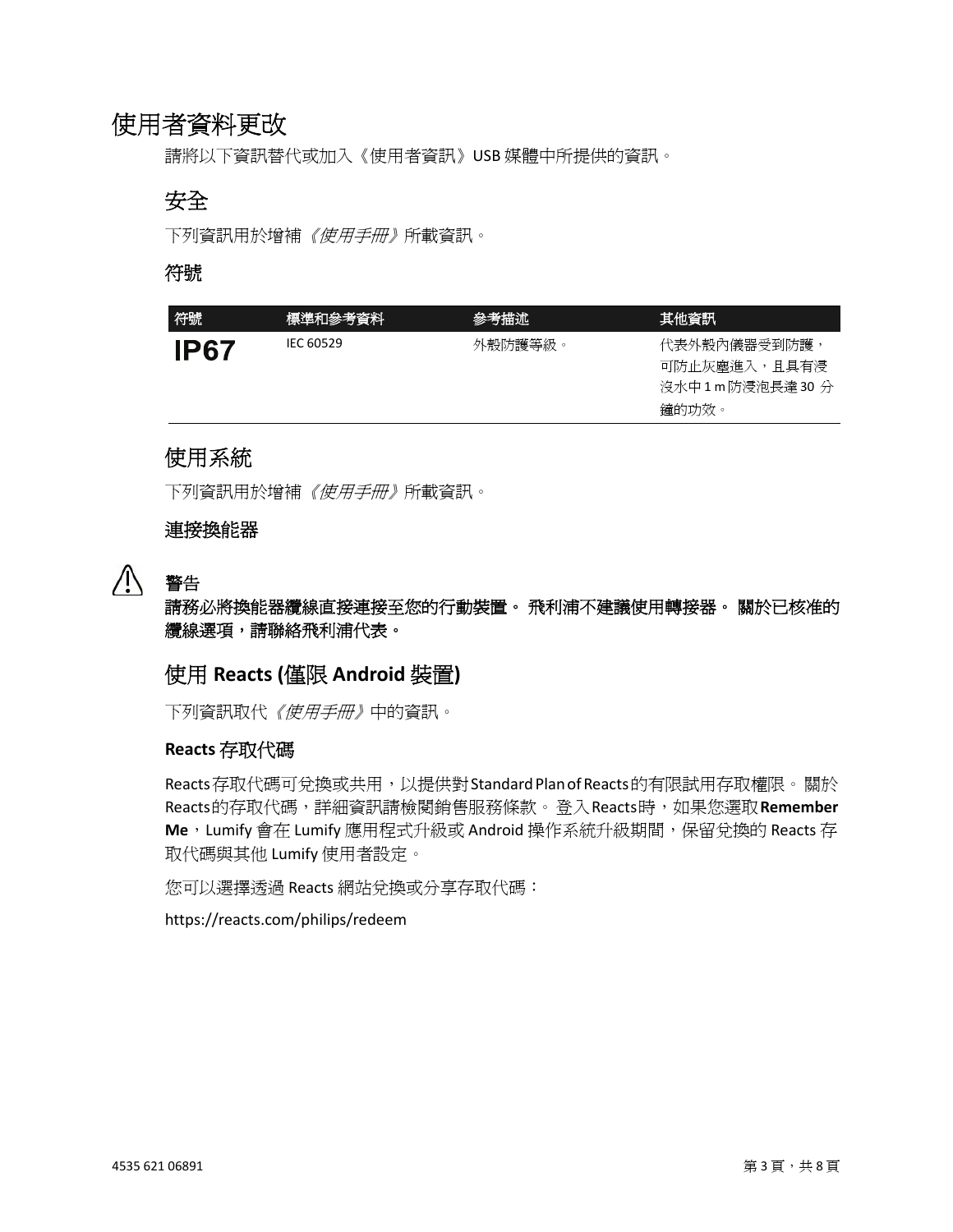## 執行檢驗

下列資訊用於增補《使用手冊》所載資訊。

#### 使用 **PW** 都卜勒 **(**僅限 **Android** 裝置**)**

#### 掃描速度

| <b>Speed</b> | 心臟   | 非心臟  |
|--------------|------|------|
| 快速           | 2 秒鐘 | 3 秒鐘 |
| [Medium]     | 3 秒鐘 | 5 秒鐘 |
| 慢涑           | 5 秒鐘 | 8 秒鐘 |

#### 執行 **PW** 都卜勒測量 **(**僅限 **Android** 裝置**)**

Lumify 系統的 PW 都卜勒測量分為三大類:**Velocity**、**Distance**和**Trace**測量。在每次測量結 束後,依檢驗預設值而顯示不同的測量資料,如下表所示:

#### **PW** 都卜勒測量可用於每個檢驗預設值。

| 檢驗預設値       | 速率測量  | 距離測量              | 描繪測量                     |
|-------------|-------|-------------------|--------------------------|
| 心臟          | 涑率,PG | 時間,斜率,P1/2t       | Vmax, MaxPG, MeanPG, VTI |
| 婦產科         | 速率    | PSV, EDV, S/D, RI | PSV, EDV, MDV, S/D, RI   |
| 血管          | 速率    | PSV, EDV, RI      | PSV, EDV, MDV, RI, VTI   |
| <b>FAST</b> | 速率    | PSV, EDV, RI      | PSV, EDV, MDV, RI        |
| 腹腔          | 速率    | PSV, EDV, RI      | PSV, EDV, MDV, RI        |
| 肺部          | 速率    | PSV, EDV, RI      | PSV, EDV, MDV, RI        |
| <b>MSK</b>  | 速率    | PSV, EDV, RI      | PSV, EDV, MDV, RI        |
| 軟組織         | 速率    | PSV, EDV, RI      | PSV, EDV, MDV, RI        |
| 表面          | 速率    | PSV, EDV, RI      | PSV, EDV, MDV, RI        |

| 測量關鍵縮寫和縮略語     |                 |                      |              |
|----------------|-----------------|----------------------|--------------|
| EDV = 心舒末期速率   | MeanPG = 平均壓力梯度 | PSV = 峰値收縮速率         | Vmax = 最大速率  |
| MaxPG = 最大壓力梯度 | P1/2t = 壓力減半時間  | RI = 抗力指數            | VTI = 速度時間間隔 |
| MDV = 最小舒張速率   | PG = 峰値壓力梯度     | S/D = 收縮期和舒張期峰<br>値比 |              |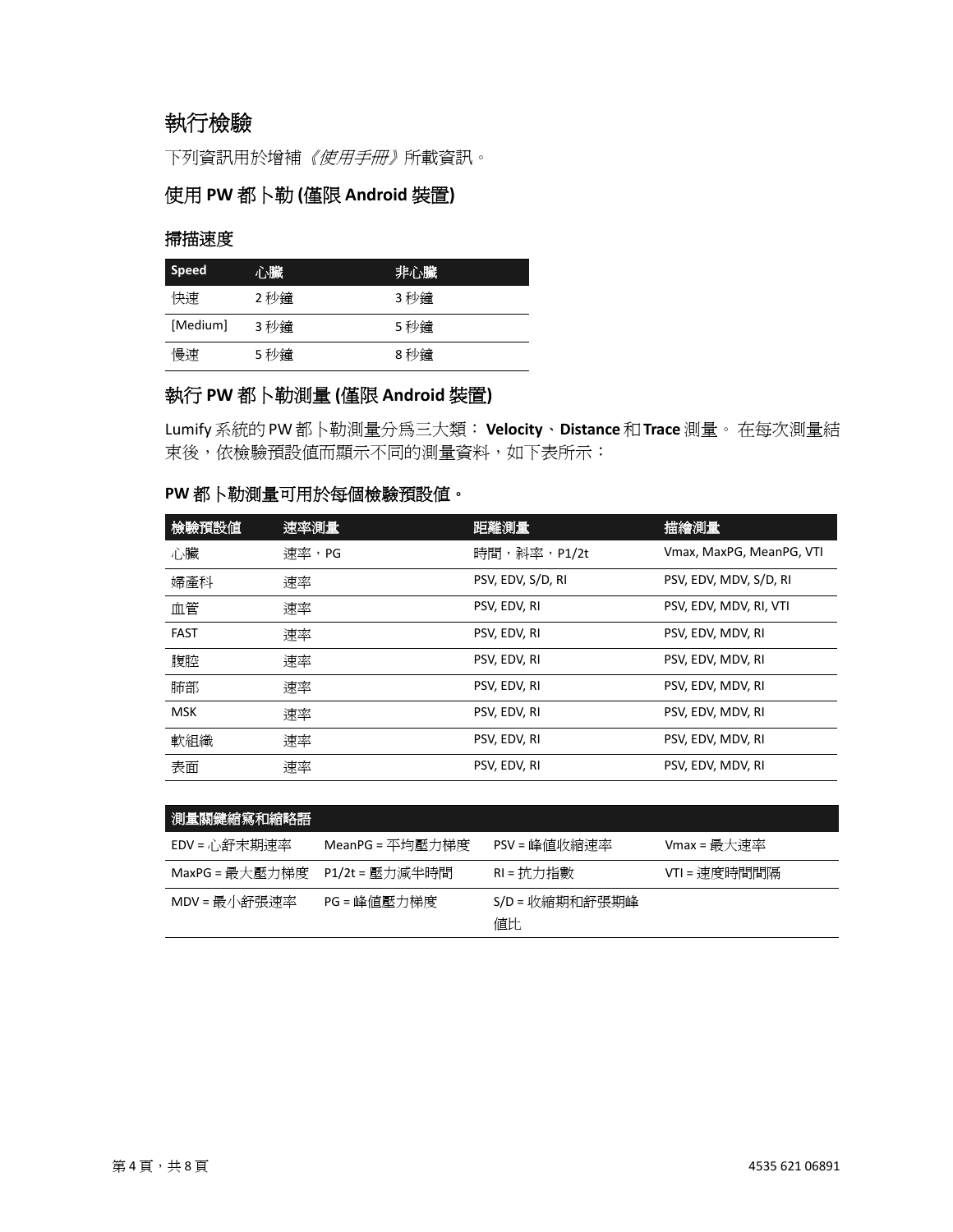#### 執行速率測量

- 1. 取得要測量的都卜勒描繪影像。
- 2. 觸摸 **Measure**。
- 3. 輕觸 Velocity,然後將卡尺拖曳至要測量的速率峰值。
- 4. 重複步驟 3,進行最多四次獨立的速率測量。
- 5. 要儲存影像以及顯示的測量,輕觸 **Save Image**。

#### 執行距離測量

- 1. 取得要測量的都卜勒描繪影像。
- 2. 觸摸 **Measure**。
- 3. 輕觸 Distance,然後將第一個卡尺拖曳至峰值收縮速率 (PSV)。
- 4. 將第二個卡尺拖曳至心舒末期速率 (EDV)。
- 5. 要儲存影像以及顯示的測量,輕觸 **Save Image**。

#### 執行描繪測量

- 1. 取得要測量的都卜勒描繪影像。
- 2. 觸摸 **Measure**。
- 3. 輕觸 Trace,然後將第一個卡尺拖曳至要測量的波形起始處。
- 4. 再次輕觸波形起始處以建立第二個卡尺,然後將新卡尺拖曳到單一週期的形狀上。
- 5. 要儲存影像以及顯示的測量,輕觸 **Save Image**。

### 參考資料

下列資訊用於增補*《使用手冊》*所載資訊。

#### 成人心臟超音波參考資料

Baumgartner, Helmut, et al. "Echocardiographic Assessment of Valve Stenosis: EAE/ASE Recommendations for Clinical Practice." *European Journal of Echocardiography*, 10: 1-25, 2009.

Calafiore, P., Stewart, W.J. "Doppler Echocardiographic Quantitation of Volumetric Flow Rate," *Cardiology Clinics*, Vol. 8, No. 2: 191-202, May 1990.

Rudski, Lawrence, et al. "Guidelines for the Echocardiographic Assessment of the Right Heart in Adult: A Report from the American Society of Echocardiography." *Journal of the American Society of Echocardiography*, Vol. 23, No. 7: 685-713, 2010.

Zoghbi, William, et al. "Recommendations for Evaluation of Prosthetic Valves with Echocardiography and Doppler Ultrasound." *Journal of the American Society of Echocardiography*, Vol. 22. No. 9: 975-1014, 2009.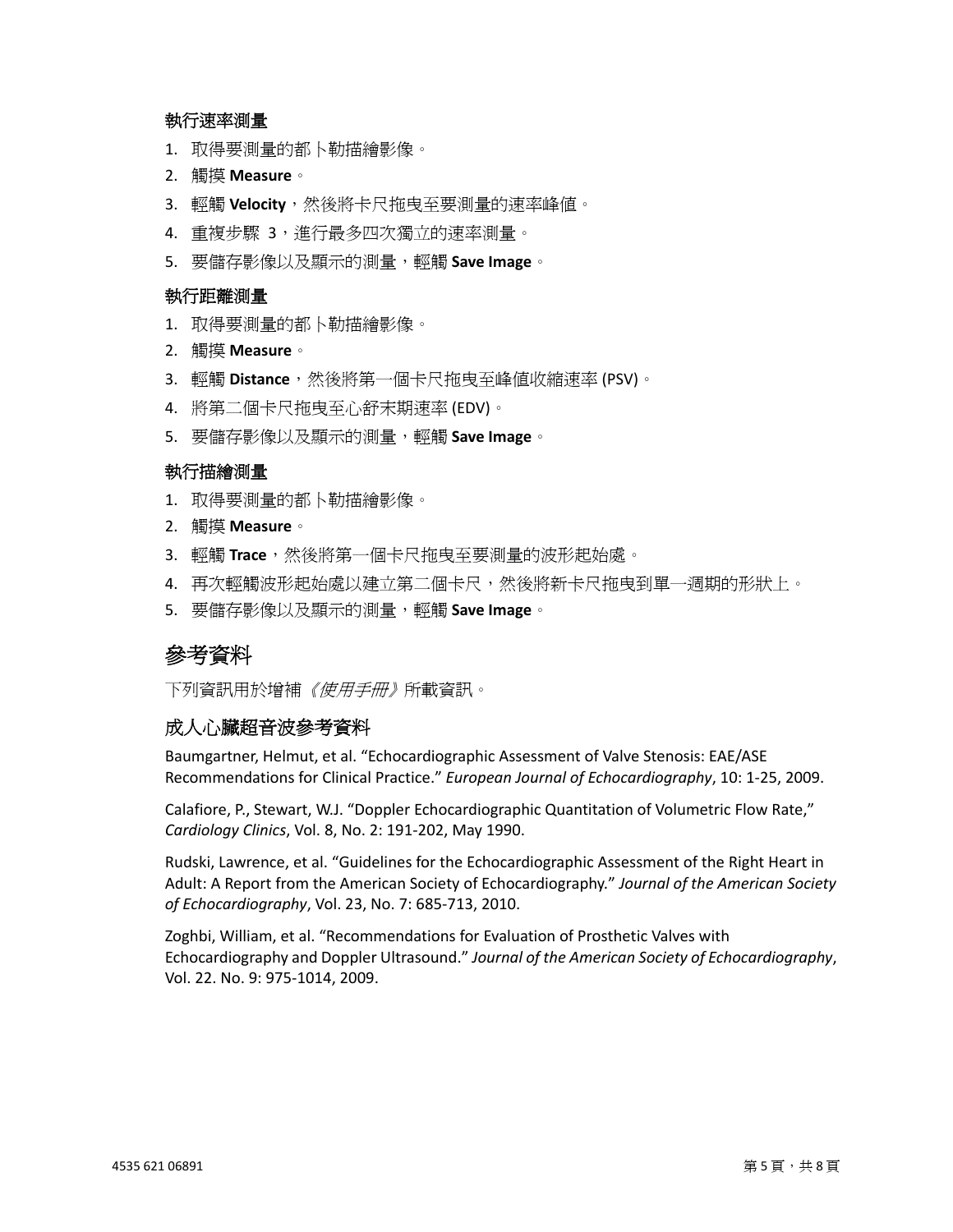#### 最大壓力梯度 **(Simplified Bernoulli)**

Silverman, N. H., Schmidt, K. G. "The Current Role of Doppler Echocardiography in the Diagnosis of Heart Disease in Children." *Cardiology Clinics*, Vol. 7, No. 2: 265-96, May 1989.

Reynolds, T. *The Echocardiographer's Pocket Reference*, *Second Edition*. Arizona Heart Institute Foundation, Phoenix, AZ, 2000, p. 382.

#### 最大壓力梯度 **(Full Bernoulli)**

Silverman, N. H., Schmidt, K. G. "The Current Role of Doppler Echocardiography in the Diagnosis of Heart Disease in Children." *Cardiology Clinics*, Vol. 7, No. 2: 265-96, May 1989.

#### 平均壓力梯度

Reynolds, T. *The Echocardiographer's Pocket Reference*, *Second Edition*. Arizona Heart Institute Foundation, Phoenix, AZ, 2000, p. 382.

#### 壓力減半時間

Hatle, L., Angelsen, B., Tromsal, A. "Noninvasive Assessment of Atrioventricular pressure half-time by Doppler Ultrasound" *Circulation*, Vol. 60, No. 5: 1096-104, November, 1979.

#### 速度時間間隔 **(VTI)**

Silverman, N. H., Schmidt, K. G. "The Current Role of Doppler Echocardiography in the Diagnosis of Heart Disease in Children." *Cardiology Clinics*, Vol. 7, No. 2: 265-96, May 1989.

#### 血管參考資料

#### 都卜勒速率 **(VEL)**

Krebs, C. A., Giyanani, V. L., Eisenberg, R. L. *Ultrasound Atlas of Vascular Diseases*, Appleton & Lange, Stamford, CT, 1999.

#### 心舒末期速率 **(EDV)**

Strandness, D. E., Jr. *Duplex Scanning in Vascular Disorders*. Lippincott, Williams & Wilkins, Philadelphia, PA, 2002.

#### 最小舒張速率 **(MDV)**

Evans, D. H., McDicken, W. N. *Doppler Ultrasound Physics, Instrumentation, and Signal Processing, Second Edition*. John Wiley & Sons, Ltd., 2000.

#### 峰值壓力梯度 **(PG)**

Powls, R., Schwartz, R. *Practical Doppler Ultrasound for the Clinician*. Williams & Wilkins, Baltimore, Maryland, 1991.

#### 峰值收縮速率 **(PSV)**

Krebs, C. A., Giyanani, V. L., Eisenberg, R. L. *Ultrasound Atlas of Vascular Diseases*, Appleton & Lange, Stamford, CT, 1999.